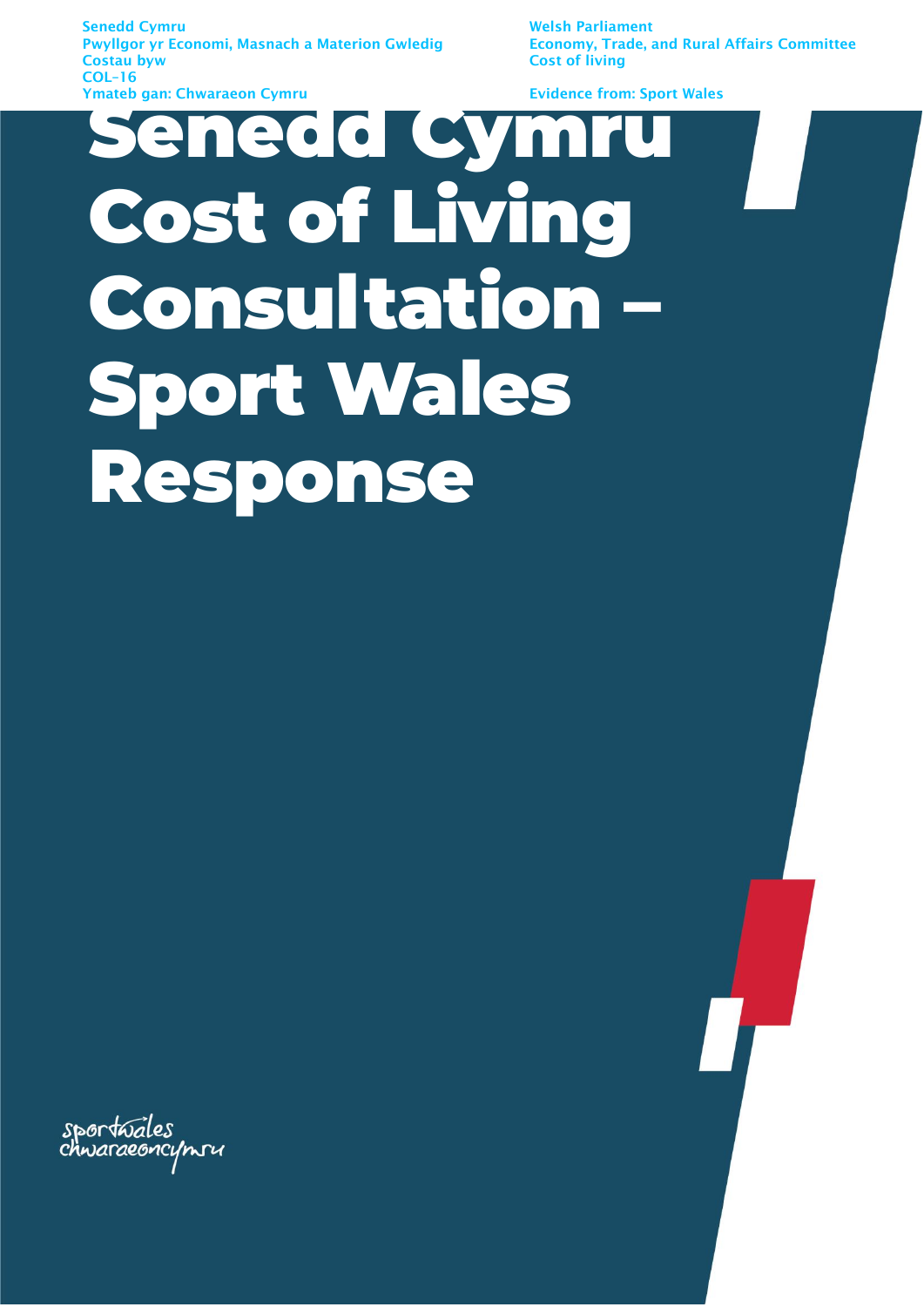# Sport Wales Response to the Senedd Cymru Cost of Living Consultation.

Sport Wales welcome the opportunity to respond to the Economy, Trade, and Rural Affairs committee regarding the economic and rural impact of cost-of-living pressures. Our data indicates these pressures are likely to have an impact on (i) the sport sector in Wales, and (ii) those who rely on their local sports organisations, clubs, and facilities, to look after their physical and mental health and wellbeing.

## **1. What are the likely economic impacts of the cost-of-living crunch?**

Sport is of critical importance to the economy of Wales. As part of a Sport Wales commissioned economic evaluation report, Sheffield Hallam Universities Sport Industry Research Centre (SIRC), estimated that in 2019 the sport industry in Wales was worth £1,260m, and the sporting economy contributed £1,195m in consumer expenditure on sport, and generated 31,100 sport related jobs in the same year. The sport sector was found to out-perform pharmaceuticals, travel, accommodation, and textiles industries in Wales.

The sector boosts the economy directly through sustaining thousands of jobs, and indirectly by reducing healthcare costs due to a healthier population and reducing crime. Further, it drives associated industries such as retail, tourism, hospitality among others.

Sport-related income and expenditure flows stem from:

- Consumers, e.g., sport-related expenditure.
- Commercial sports, e.g., spectator sport clubs, private leisure facilities / gyms, sport goods manufacturers and retailers, media associated with sport and sport publications.
- Commercial non-sport, e.g., hotels, sponsorship, utility requirements.
- Voluntary, e.g., non-profit making sport organisations such as amateur sports clubs
- Local government, e.g., income from sport facilities, rates from commercial and voluntary sector
- Central government, e.g., taxes, grants, and wages on sport-related activities

Rising energy prices, tax increases and falling real wages will create withdrawals from the above sport-related income and expenditure flow, and thus negatively impacting sport-related consumer expenditure, gross-value added, and employment.

As mentioned in this consultation, the Office for National Statistics (ONS) have predicted that disposable household income is set to see its largest fall since the ONS started keeping records. Research has shown that *'the main engine for spending on*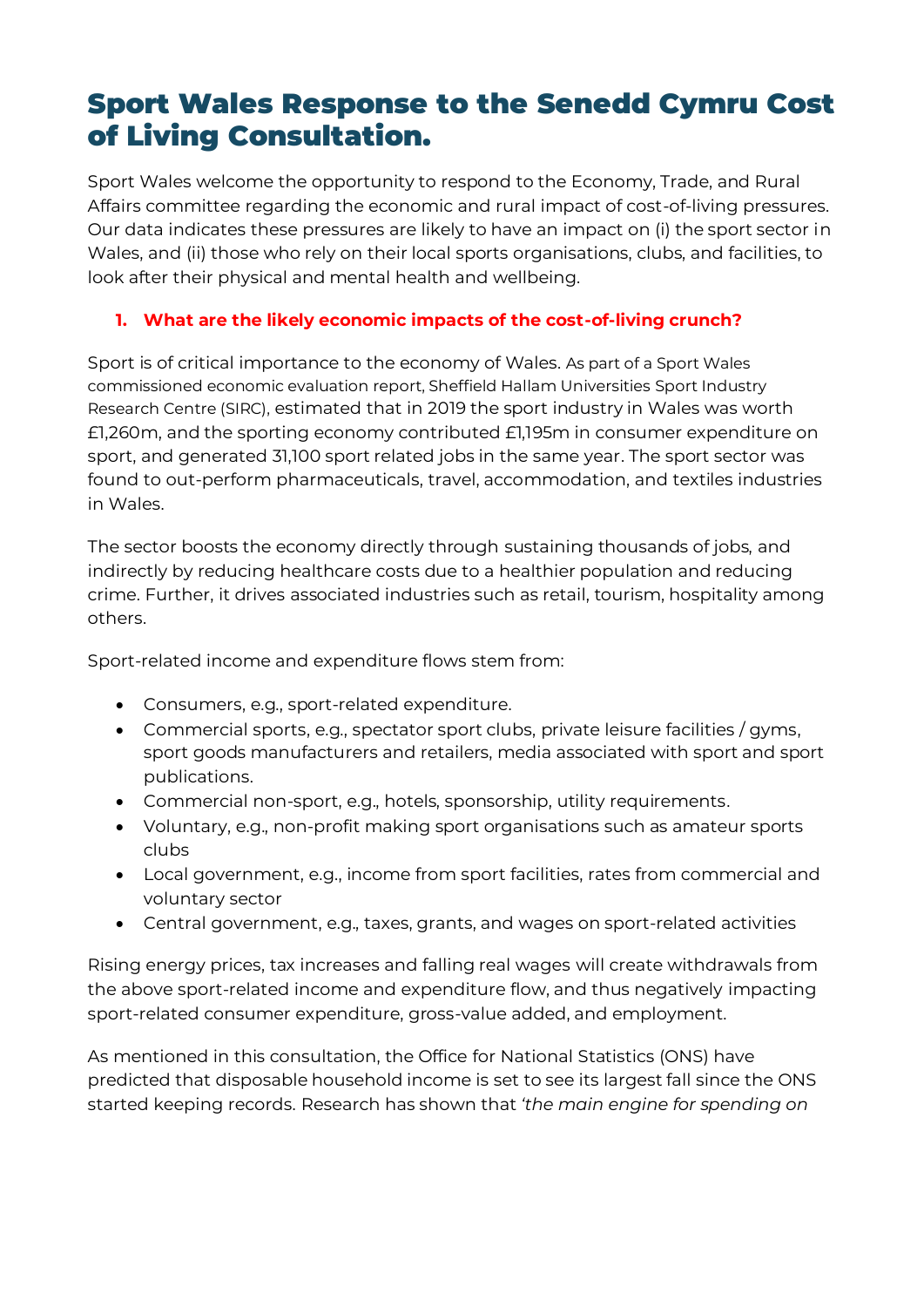*sport lies on the level of people rather than institutions. This has two implications: firstly, sport provides significant benefit to government finances through VAT and secondly it links to sports participation and sport attendance as two important elements in growth in the sport economy'* (SRIC, 2018, p.14.).

Alongside the economic value of sport, the power of sport as a driver for community cohesion, preventative health, education, and wellbeing is undeniable. According to the SRIC, in 2018 the social return of investment in sport indicates that for every £1 invested in sport in Wales, there is a return of £2.88. The value is estimated to create returns in the area of health, wellbeing, education, and crime. In 2016/17, it was found participating and volunteering in sport contributed to £3,428m worth of benefits to Welsh communities.

The affordability of sport and physical activity is a barrier which can prevent individuals and families from engaging in sport and physical activity. Our data shows that 59% of adults do not feel that sport and physical activity facilities in their area are affordable, with those adults being less likely to be active (ComRess, Feb 2022). There are disparities in access to sport and physical activity in Wales, which are largely impacted by poverty and deprivation. 1 in 4 people in Wales live in poverty and 1 in 3 young people in Wales are growing up in poverty [\(Oxfam, 2022;](https://oxfamapps.org/cymru/poverty-in-wales/) [Street Games, 2022\)](https://network.streetgames.org/sites/default/files/Family%20Engagement%20Project.pdf). Families living in poverty have as little as £3.21 to spend on sport and leisure every week (ibid).

The National Survey for Wales also identified reduced cost as something which would encourage more people to do sport, with 15% of respondents in 2019-20 saying they would be encouraged to do more sport 'if it cost less.'

We know poverty and deprivation impacts engagement in sport and physical activity. The National Survey for Wales for 2021-22 found 24% of households living in material deprivation participated in sporting activities three or more times a week (24% in material deprivation, 35% not in material deprivation). This was reaffirmed in the most recent iteration of our ComRes survey (August 2021), which found those from lower socioeconomic backgrounds were twice as likely as those from higher socioeconomic backgrounds to have done no exercise in the past week. The survey also found those from lower socioeconomic backgrounds were less likely to exercise to help manage their mental health.

We believe sport plays a fundamental role in supporting the health and wellbeing of Wales and thus indirectly supporting the economy by reducing healthcare costs due to a healthier population and reducing crime. A significant fall in households' disposable income could have a negative impact on the number of people participating in sport, due to it being perceived as unaffordable. This risks an exacerbation of health inequalities, negatively impacting the Welsh economy.

#### **2. How are cost of living pressures affecting the workforce, and how are different groups within the workforce being affected?**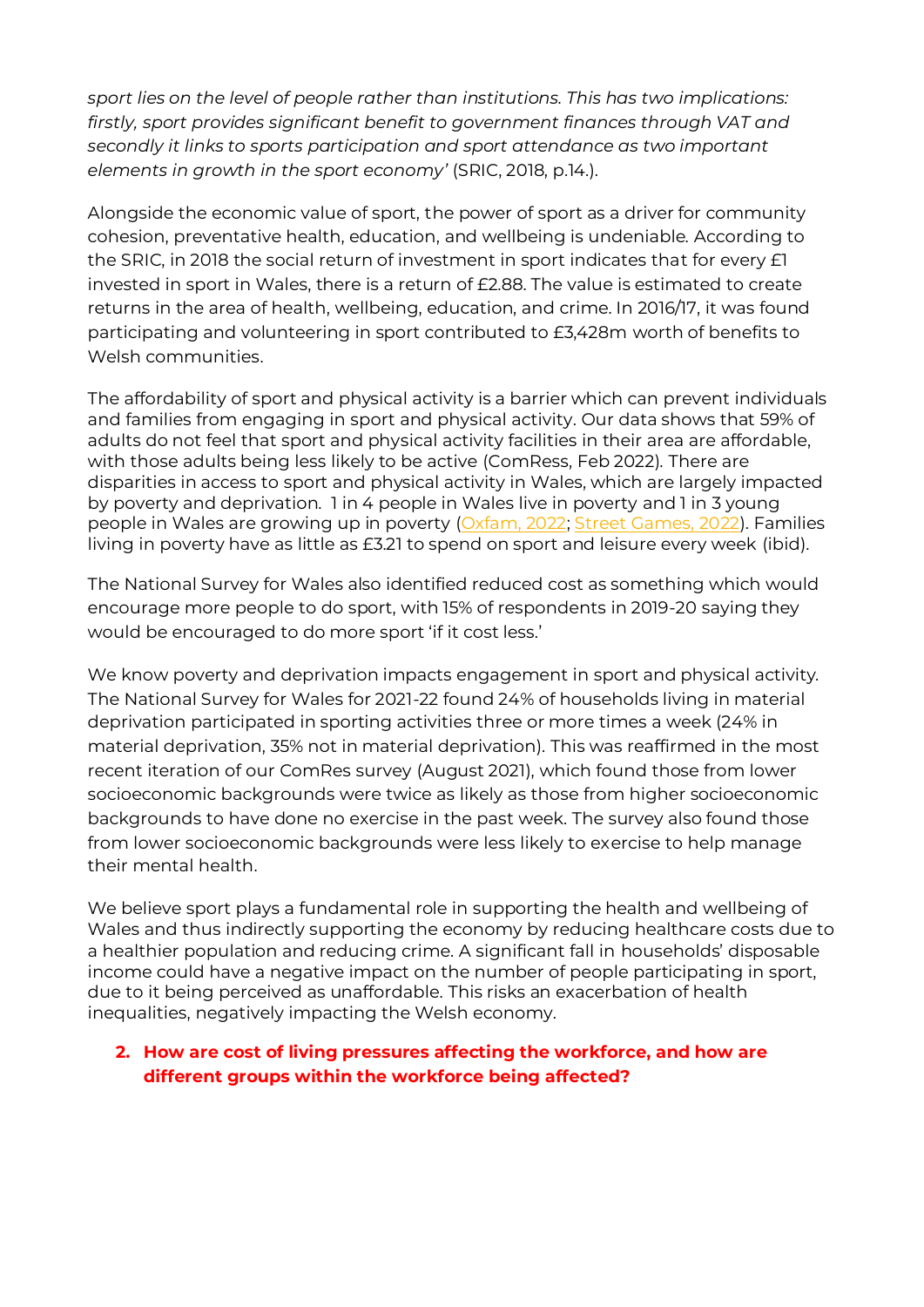In 2018, sport-related employment was most heavily concentrated in the commercial non-sport sector (41%); followed by the commercial sport sector (25%), the public sector (23%) and the voluntary sector (11%).

Volunteers make up a crucial portion of the sport delivery workforce, and as such any economic shocks which prevent individuals from volunteering will negatively impact the delivery of sport in Wales. This has been evidenced throughout the Covid-19 pandemic. The National Survey for Wales 2019/20 identified 10% of adults had volunteered in sport in the past 12 months. However, our ComRes survey, identified that in March 2021, just 5% of adults were volunteering in the sector. This figure has now increased to 12%, as identified in our survey of February 2022.

Although these figures cannot be directly compared due to the differences between the surveys, the data highlights that a reduction in economic activity, like the Covid-19 pandemic, can decrease the number of individuals volunteering in sport, therefore reducing the size of the workforce. As such, Sport Wales are concerned the cost-ofliving pressures may negatively impact the sporting workforce, which has only recently recovered from the impact of the Covid-19 pandemic.

These concerns are further demonstrated by data from the National Survey for Wales, which demonstrates only 5% of adults 'in material deprivation' volunteered in sport in the past 12 months, compared to 10% of adults who were not living in 'material deprivation'. If communities, households, and individuals are pushed into 'material deprivation' as a result of cost-of-living pressures, it may be feasible for the number of individuals volunteering or interested in volunteering in the sporting sector will decrease, impacting the delivery of sport across Wales. The Social Return on Investment Study (2018), conducted by SRIC, showed that volunteers in sport delivered an estimated £311m in benefits to the Welsh economy. Again, individuals negatively impact due to the cost-of-living crisis could reduce the numbers of sport volunteers and thus impact on that economic contribution.

We are somewhat too early in the cost-of-living crisis for Sport Wales to hold tangible insight regarding how the cost-of-living pressures may affect the wider-workforce. However, it should be noted that sport's links with other sectors (shown through high multipliers) imply that the strength of the sport sector will have wider-implications for the economy, especially employment – for example, lower demand for sport would imply strong effects in accommodation and food and drink).

#### **3. How are cost of living challenges impacting upon businesses and economic sectors, and how are businesses responding to these?**

Sport Wales have not yet been provided with sustainable evidence by partners regarding the cost-of-living hikes, but we anticipate we will see this in due course.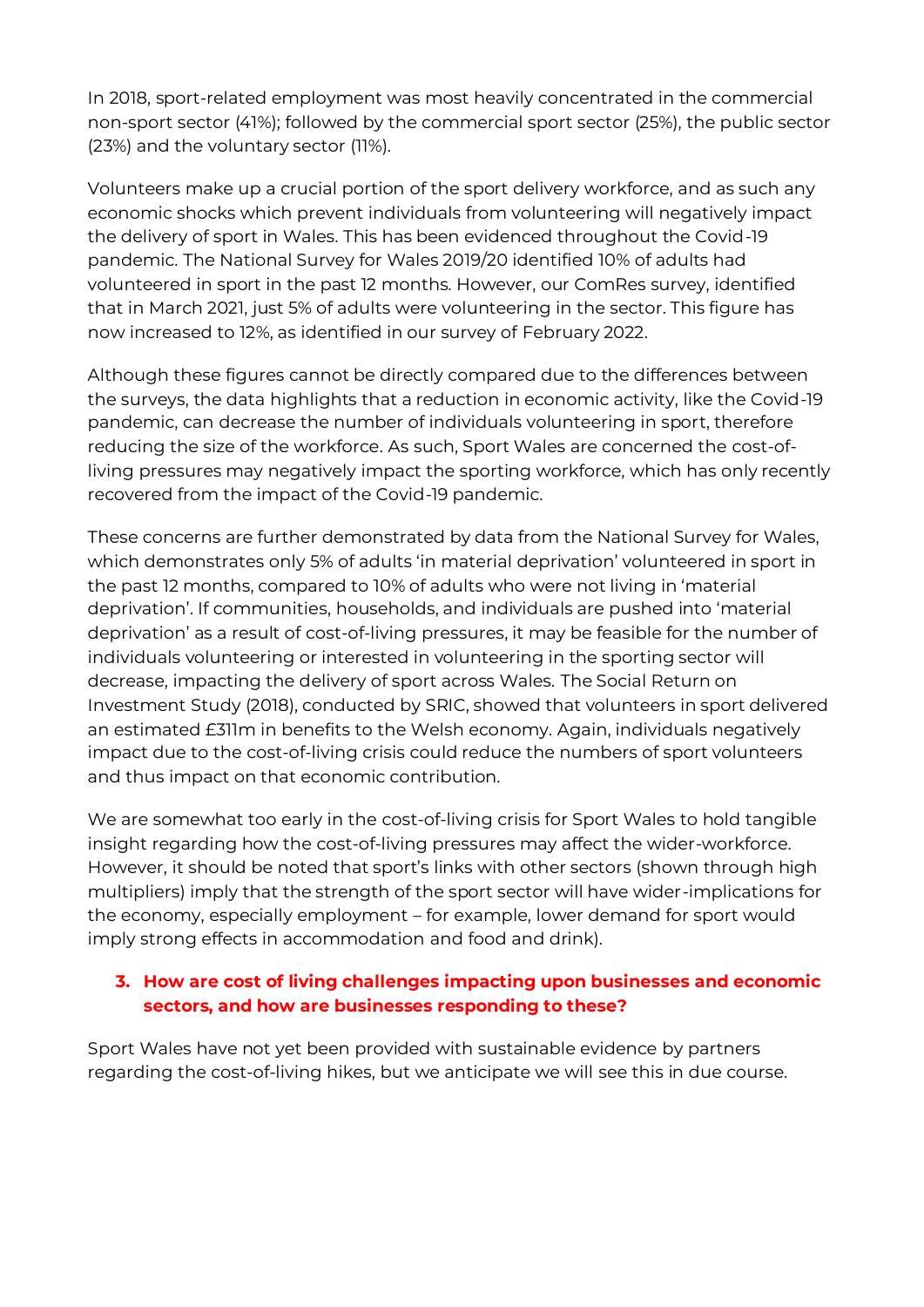The following challenges for business, organisations and the sector may arise because of the cost-of-living pressures:

#### • **Changes to consumer behaviour**

- o We are concerned that as households' disposable income fall, sport and physical activity will be treated as a 'non-essential' good, and thus reducing consumption of sport.
- o People may choose to switch from paid methods of exercise such as gyms and swimming pools, to free alternatives such as running and walking.
- o Participation in commercial events or demand for spectator tickets could also see a fall in demand.
- **Funding / investment challenges for (i) clubs and organisations that deliver local opportunities for people of Wales to be active**
	- o Our investment in sport in Wales demonstrates since the pandemic, clubs are becoming more conscious about ensuring energy efficiency and sustainability. This may be due to the economic savings that come from taking these steps.
	- o We also know, as a result of the pandemic, that clubs and organisations often have a number of non-negotiable overhead costs, such as rent and energy costs, which must be paid to maintain access and quality of facilities.
	- o Should physical activity be seen as a 'non-essential' good then this may reduce the numbers who maintain memberships with sport clubs, thus reducing the income streams of those organisations.
	- o In recognition of these challenges, during the pandemic we offered clubs and organisations support via the 'protect' aspect of the Be Active Wales Fund, which was also offered to those facing damage due to the storm and extreme weather in early 2022. These funds have been crucial in supporting clubs and organisations, who had no income for no fault of their own.

# • **Financial challenges for sport facility maintenance and development, in particular Leisure Trusts.**

- o As Covid financial support is now limited, leisure trusts' recovery has stagnated, with fewer customers now visiting leisure centres (70-80% mark when compared to pre-Covid levels since October 2021). The cost-ofliving crisis is likely to continue to impact people's choices to return to leisure facilities.
- o Leisure facilities are experiencing unsustainable pressure on their operations. In March, Community Leisure UK reported a UK-wide 113% increase in energy costs compared to the average cost in 2019. This will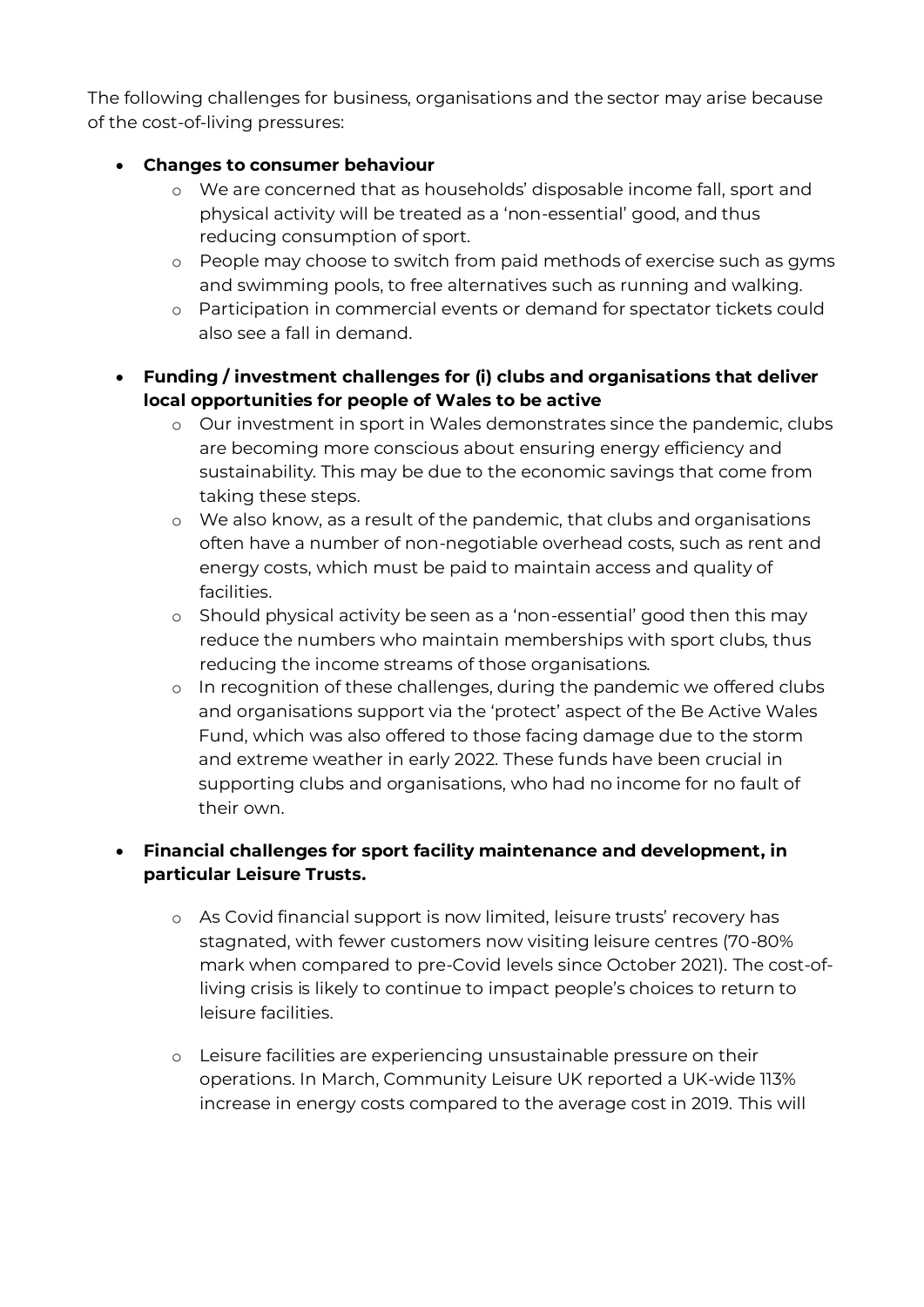pose significant challenge for the sector; especially for operators of large facilities, including swimming pools and ice rinks. The increase to the National Living Wage is putting pressure on leisure trusts' payroll expenditure. Due to the global supply chain issues leisure trust's ability to operate and invest in their facilities and venues is being hampered.

- o Leisure operators have already made investments in energy efficient systems where they can. However, nearly two thirds of the leisure estate is ageing and past its replacement date and with the current financial pressures, leisure trusts are unable to invest further in decarbonisation and facility refurbishment (Community Leisure Wales, 2022).
- o The impact on operators may lead to potential facility closes, employee reductions, customer prices increases, and reduced operating hours. Further there is a risk that there will be a reduced capacity for other activities that are currently subsidised including health and wellbeing programmes, outreach and neighbourhood programming, family support, etc. This raises concerns for investment in health care, reducing inequalities, and decarbonisation programmes.

#### **4. How are rural communities being affected by the cost-of-living crunch, and to what extent are the pressures they face different to urban areas?**

We know that centralising provisions in rural areas is more difficult due to more geographically spread populations, thus travel is a bigger issue financially for sporting participants in rural settings. Rising fuel costs and public transport costs will increase the strain this places on participants in those areas.

Further, in many rural areas there is often higher fuel costs, including in some instances a reliance on heating oil etc for energy use, which places a further strain on those clubs and organisations in rural areas.

### **5. How effective are the support measures that the Welsh and UK governments have put in place, and what further support might be needed over the coming months?**

Sport Wales welcomes the recent additional funding from the Welsh Government which takes steps to increase the resilience of the sport sector.

These include:

- Facilities/capital investment and a three-year funding cycle
- Additional support during the pandemic